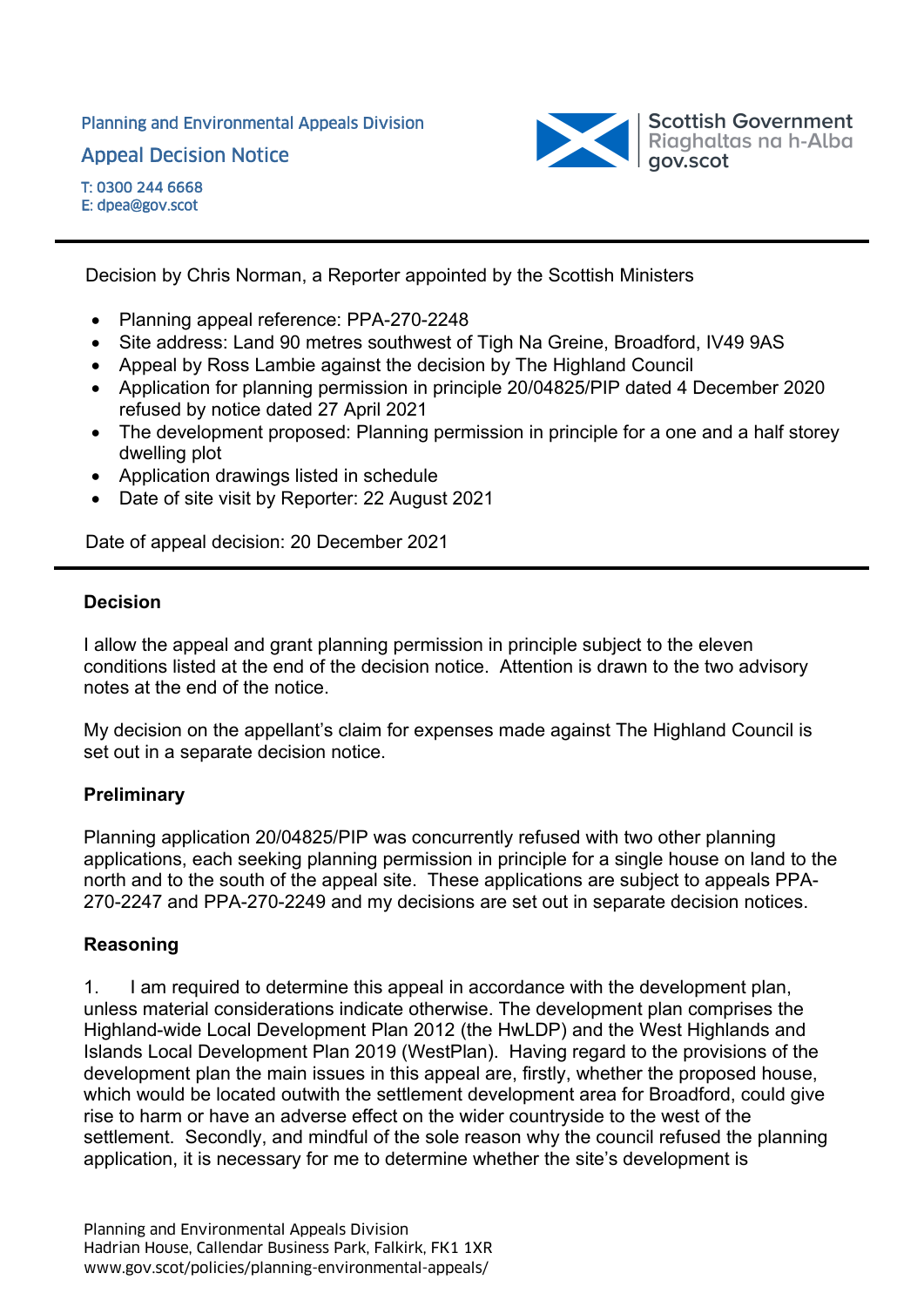premature, at least until such time that the long term housing allocation on adjacent land is "brought forward by developers".

## **The development plan**

2. The appeal proposal seeks planning permission in principle for the erection of a single storey or one and half storey detached house on the centremost of three (formerly four) plots of land west of the single track B8083, the construction of a new vehicular access to the adjoining road and the formation of a drainage treatment plant to the west of the site. The broadly rectangular 1330 square metres site, annotated as 'Plot 3' on the proposed site plan is south west of Broadford and comprises of rough agricultural land which continues westwards towards the Broadford River, adjacent to recently planted areas of woodland. It is separated from the road by a verge which supports dense vegetation. An indicative plan shows the house centrally located house orientated towards the east. To the east of the site is an area of rough agricultural land. This land forms allocation BF03 'Glen Road (West), a 9.8 hectares long term housing site allocated in WestPlan.

3. It is necessary for me to assess the appeal against policies contained in the HwLDP and specifically policy 28 'Sustainable Design', policy 29 'Design Quality and Placemaking' and policy 36 'Development in the Wider Countryside', and the related 'Supplementary Guidance on Housing in the Countryside: Siting and Design'. I also require to have regard to policy 47 'Safeguarding Inbye/Apportioned Croftland', policy 65 'Waste Water Treatment' and policy 66 'Surface Water Drainage'. Policy 35 has been raised by third parties but is not applicable to these applications because the site is not within a designated 'Hinterland area' as designated in the HwLDP. The placemaking priorities contained in WestPlan are also relevant.

4. As set out in WestPlan I note that future growth prospects in Broadford are described as "positive" and there are no constraints due to school and sewerage capacities although water supply capacity requires upgrading. The Broadford West Map which forms part of WestPlan confirms that the appeal site is outwith Broadford's settlement development area. The council, in refusing the application, acknowledges that WestPlan does allow for the expansion of Broadford, in both the short and longer term, and on land in the wider countryside outwith the settlement development area.

### *Sustainable design*

5. For the proposal to be acceptable policy 28 'Sustainable Design' of the HwLDP requires that new development must be sensitively sited. It must be of a high-quality design using acceptable materials and be appropriate with local character and the historic and natural environments. Proposed developments must also be adequately serviced and not adversely impact on residential amenity. Similarly, HwLDP policy 29 'Design Quality and Placemaking' repeats the need for good design and compatibility with the local landscape setting. Being development in the countryside it is necessary for the appeal proposal to be supported by policy 36 'Development in the Wider Countryside', and the related 'Supplementary Guidance on Housing in the Countryside: Siting and Design'. For the reasons that I set out below I judge that the principle of the proposal would not amount to incongruous development in a rural area; it would be compatible with local landscape character and sympathetic to the existing patterns of development. It would contribute to the existing mix of development types around Broadford. It has not been argued that the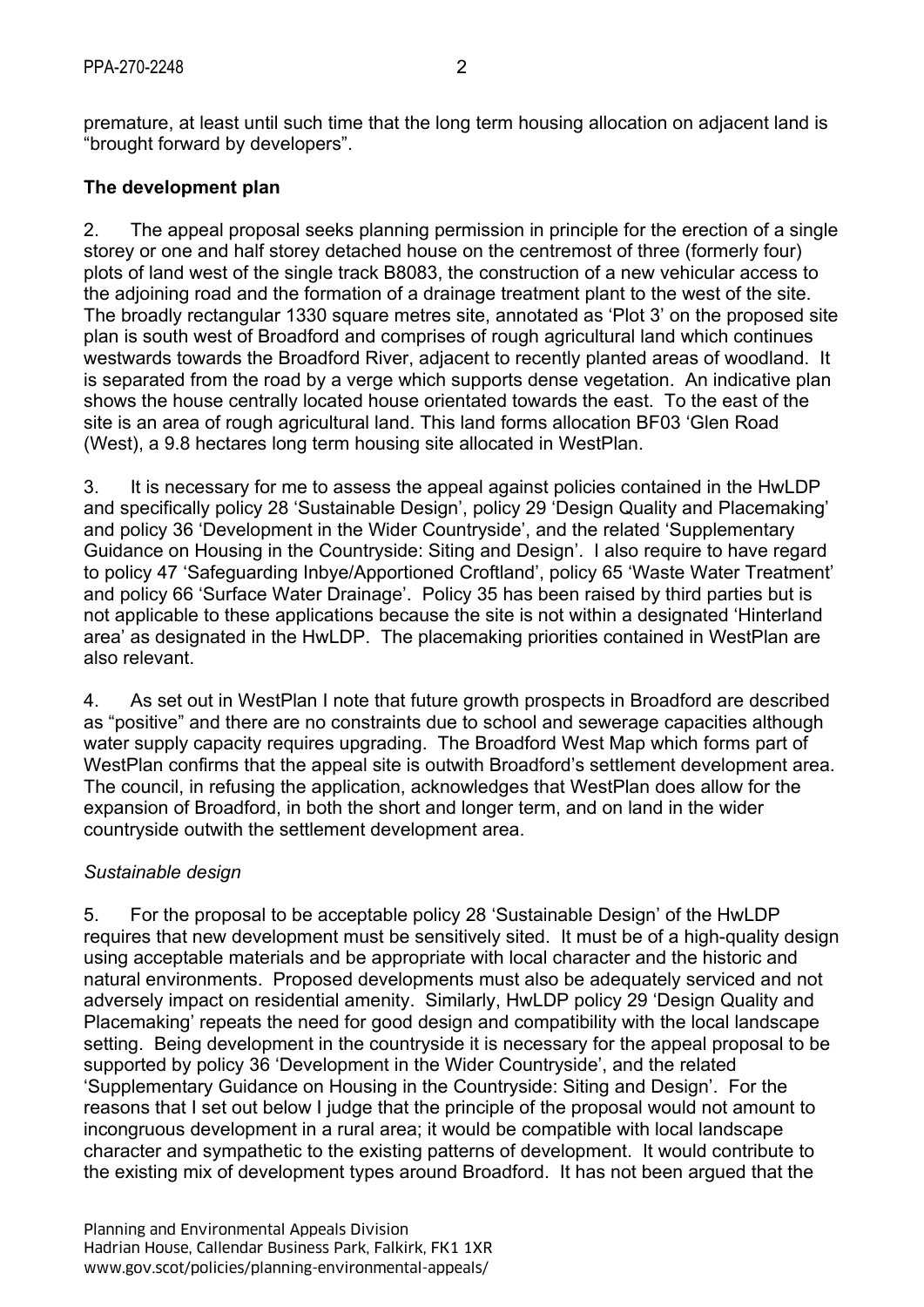site's development would lead to the loss of locally important croftland and it can be serviced without public expense. In my determination I have noted that it is only along the A87 that high quality siting and design is a placemaking priority for Broadford in WestPlan.

#### *The site and its surroundings*

6. Being a proposal for planning permission in principle the detailed design, finishing materials, landscaping and means of access to the house would be assessed by the council at a later date, and conditions attached to this decision notice regulate these matters. Notwithstanding these matters the location of the appeal proposal is a factor that would contribute to its sustainable design and in this context I have noted the location of adjacent houses that are to the north and northeast of the site's boundary. Specifically, outwith the Broadford settlement development area Tigh Na Greine, a one and a half storey house, and the single storey Burnside Cottage to its north, like the appeal proposal, are both served by the B8083. The adajacent one and a half storey house at Beinn na Li is east of the B8083 and within the settlement development area.

7. I have no evidence before me that concludes that the proposal would have an unacceptable effect on inbye and croftland. Despite the attractiveness of the hedgerow there are no local or national landscape or natural heritage designations that relate to the appeal site. The ground levels of the site are below that of the B8083 thereby minimising any visual impact that a new house could have. Much of the vegetation along the roadside, and the adjacent remains of a drystane dyke, could be retained pursuant to detailed landscaping proposals being submitted in accordance with condition 6, should the council so decide. There are no grounds to dismiss the appeal on these matters of detail. Consequently I judge that the development of a house type of similar scale to those in the vicinity of the site would not have a harmful impact on the character or appearance of this southern approach into Broadford.

8. Notably, to the east of the site, separated from the adajacent B8083 by hedging of a varying character, is undeveloped and gently-rising agricultural land adjoining an unadopted access road leading from a point north of the 30 mph speed restriction. Being WestPlan allocation BF03 for the development of housing in the longer term, I am mindful that in accordance with the currently adopted local development plan, residential development could take place on this land at some future point in time. The council's sole reason for refusing the application contends that the proposal is premature "until such time as allocation BF03 is brought forward by developers". Those opposing the proposal suggest that this land may never be developed and, in any event, the local development plan is subject to periodic reviews.

9. In my determination of the appeal I have noted that the glossary in WestPlan confirms that land identified as "long term" indicates that the council would not normally support development of such a site within the first five years of the Plan's adoption which was in September 2019, but that the land may be suitable for development thereafter, that is to say after 2024. WestPlan is now approaching a halfway point prior to its statutory five-year review cycle and the council is otherwise committed to its choice of "short term" development sites over that period. As set out in the glossary the council acknowledges that the actual timing of long term sites will "vary enormously" from six to twenty years and beyond, and such sites would be subject to a review and monitoring to "check" whether they are still suitable for development. WestPlan advises that any developer wishing to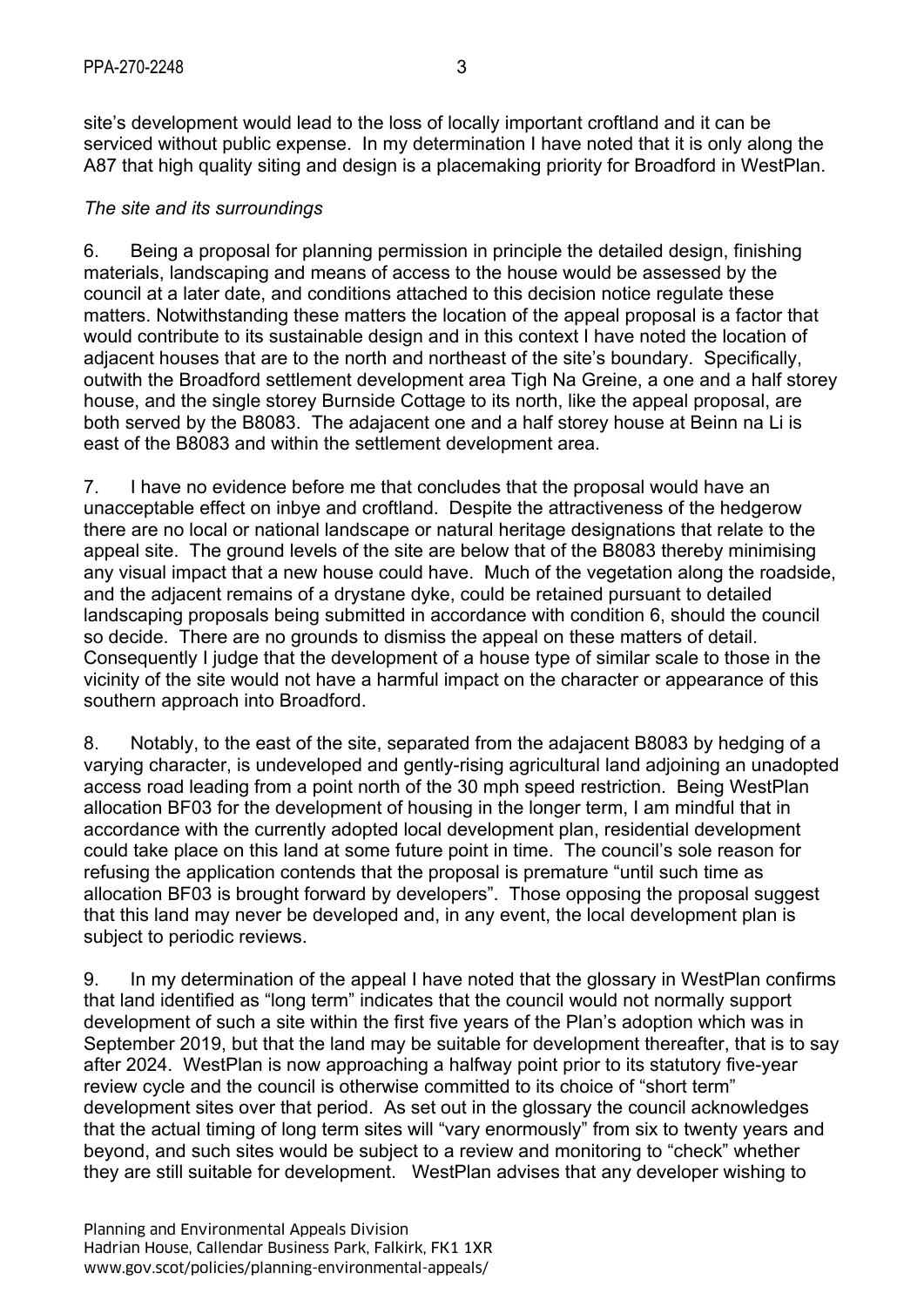activate a long term site, such as BF03, and which could occur as early as from 2025, could do so without otherwise having to argue an exceptional case for its early development.

10. In my consideration I attach weight to the views expressed by the council's development plans officer in a consultation response on the application. This internal consultation response does not envisage the site to be developed within the short or medium term as it is a long-term housing site. Nevertheless its designation as such indicates the council's preference for growth beyond the plan period to 2024. As things stand there remains at least the potential for developer interest in allocation BF03 to come forward although WestPlan is clear, as I describe in paragraph 9, the actual timing of long term sites will "vary enormously".

11. I recognise the uncertainties rehearsed by the council in its statement on the appeal. I am clear that the commencement of development on the allocated site cannot be preempted through the planning system and as such I accept that there can be no assurance that development plan compliant housing could timeously commence. In any subsequent review of WestPlan, due in 2024, the council may choose not to consider the site as a longer term housing site, although that could be the subject of the statutory examination of any proposed replacement plan, the outcome of which cannot be predicted.

12. The Town and Country Planning (Scotland) Act 1997, at section 59, sets out the legal provisions that relate to planning permission in principle. Section 59(2) prohibits development commencing without the approval of matters specified in conditions contained within a planning permission in principle. An application for the approve of these matters which must be made within three years of the date of the permission in principle. At section 59(4) a planning permission in principle does not lapse until after the expiration of two years from that requisite latter approval being obtained. In my consideration of the appeal I attach weight to the reasonable prospect that a development plan compliant planning permission for residential development on WestPlan allocation BF03 could be in place concurrently with, or shortly after the commencement of the construction of a house on the appeal site.

13. I find that the appeal proposal is tantamount to a continuation of the existing small grouping of buildings that includes the Broadford Hotel and those adjacent houses to the south of the hotel. In isolation the appeal site could be tantamount to ribbon development straddling the B8083, thus giving rise to some tension with the council's emergent 'Housing in the Countryside Supplementary Guidance'. However I describe above why, in my judgement, I attach weight to the long term housing allocation east of the road. The proposed house would be only marginally further from the centre of Broadford as would be any houses built on allocation BF03. Improved footpaths along the B8083 would provide a safe and active travel link to the village centre. I therefore conclude that the proposal would generally accord with that placemaking priority for Broadford as set out in WestPlan and which seeks the village centre's consolidation at its western end.

# *Residential amenity*

14. On my site inspection I observed the design and orientation of the closest adjoining houses at Tigh na Greine, and at Beinn Li. The precise position, orientation, design and scale of the proposed house would require to be assessed by the council at a later stage in the planning process. I have noted the distance between Tigh na Greine and the northern boundary of the appeal site and the position of the windows of its habitable rooms. Given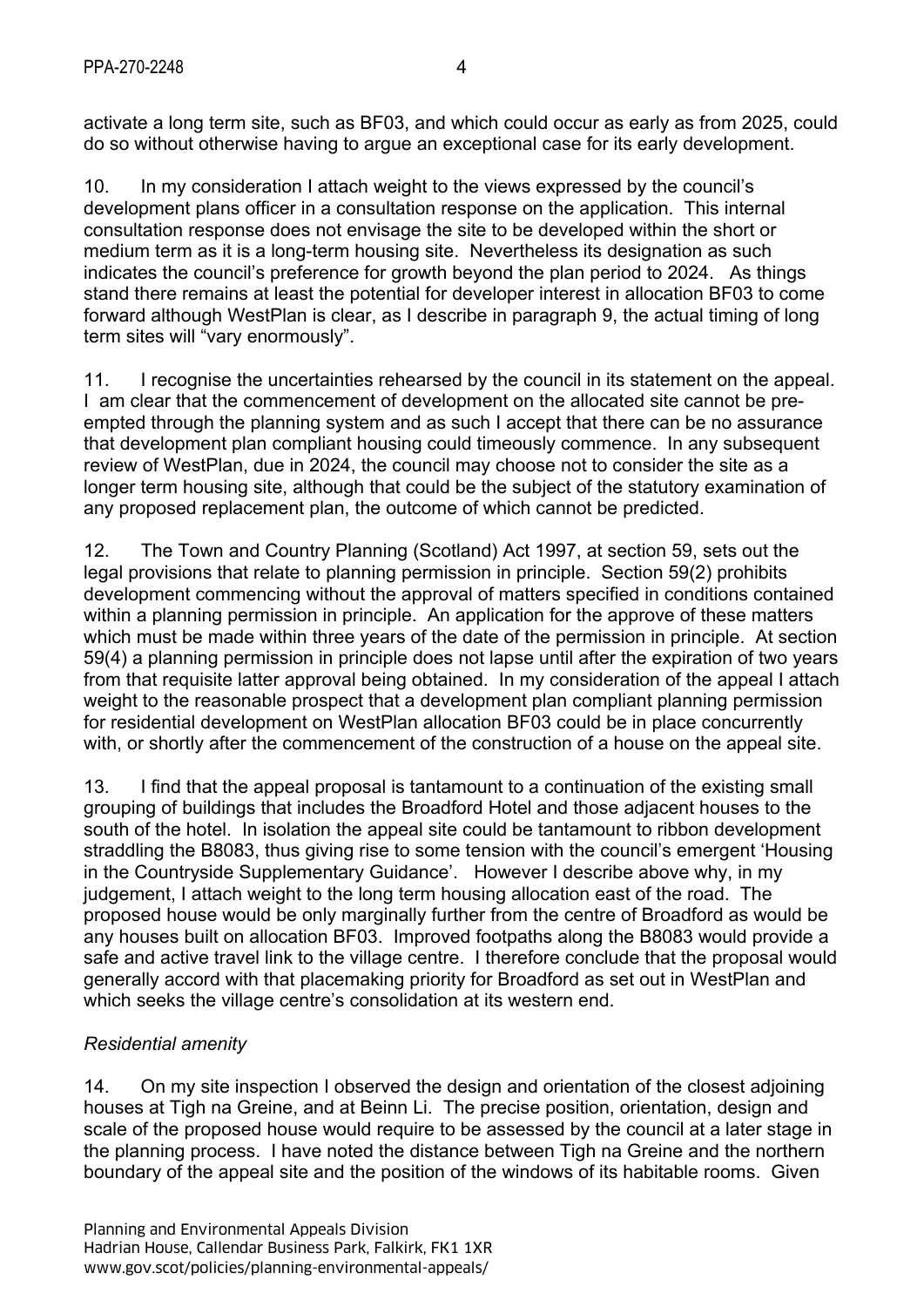the separation distances involved and the relationships between the properties and the dimensions of the appeal site I judge that the residential amenity of the occupiers of Tigh Na Greine and Beinn Li can readily be safeguarded in the detailed design process so as not to conflict with privacy, daylighting and sunlighting. The impact on an existing view from properties over the appeal site is not a material planning consideration.

### *Access*

15. In not objecting to the planning application, the council's Transport Planning service require that the proposal would not affect the proposed distributor road running through allocation site BF03 and the existing 30 mph speed limit would require extending southwards. It would be necessary to ensure the road verge on the eastern side of the B8083 would not be overrun by cars gaining access to the plot and additional streetlighting is required. In allowing the appeal I have taken into account the council's 'Access to Single Houses and Small Housing Development May 2011'. I have noted the regular use of the B8083 by heavy goods vehicles, and that the road could in future be adjoining residential development on allocation BF03. I have required that the detailed design and location of the access into the plot must be approved by the council in accordance with condition 4. Condition 9 will require street lighting to be installed and condition 10 will require the repositioning of the current 30 mph speed restriction, both at the appellant's expense, before any works commence.

16. An informal path crosses land adjoing the site and leads westwards to a point on the Broadford River which is popular with village residents. It is submitted that the construction of the houses could prevent local people from enjoying this feature, although evidence in the council planning officer's handling report contends that the route is not a right of way and in any event alternative access points to the Broadford River are available. The loss of this informal access does not justify dismissal of the appeal.

### *Flooding*

17. On my site inspection I observed the surface character of the site in relation to the Broadford River, which appeared in places as being boggy ground. The council has not refused the planning application on the basis of flood risk and I acknowledge the absence of any requirement for the views of the Scottish Environment Protection Agency (SEPA) and the council's flood team to be obtained. In allowing the appeal I am mindful that pluvial flooding and roadside would be addressed by condition 2(v) and under building standards provisions in a future application for a building warrant. I therefore consider that there are no grounds to dismiss the appeal on the basis of HwLDP policy 65 and policy 66 which require foul and surface water drainage to meet standards that minimise the risk of pollution and flooding.

### **Conclusion on the development plan**

18. The appeal seeks planning permission in principle and so the evidence before me does not include details of the design of the house, its finishing materials, its means of access and landscaping. I am mindful that, always subject to any consequent appeal, the council retains an option to approve or refuse its detailed consideration of design, access, landscaping and finishing materials. The council did not refuse the planning application on policy grounds. I have set out above why I judge that the site's location west of the B8083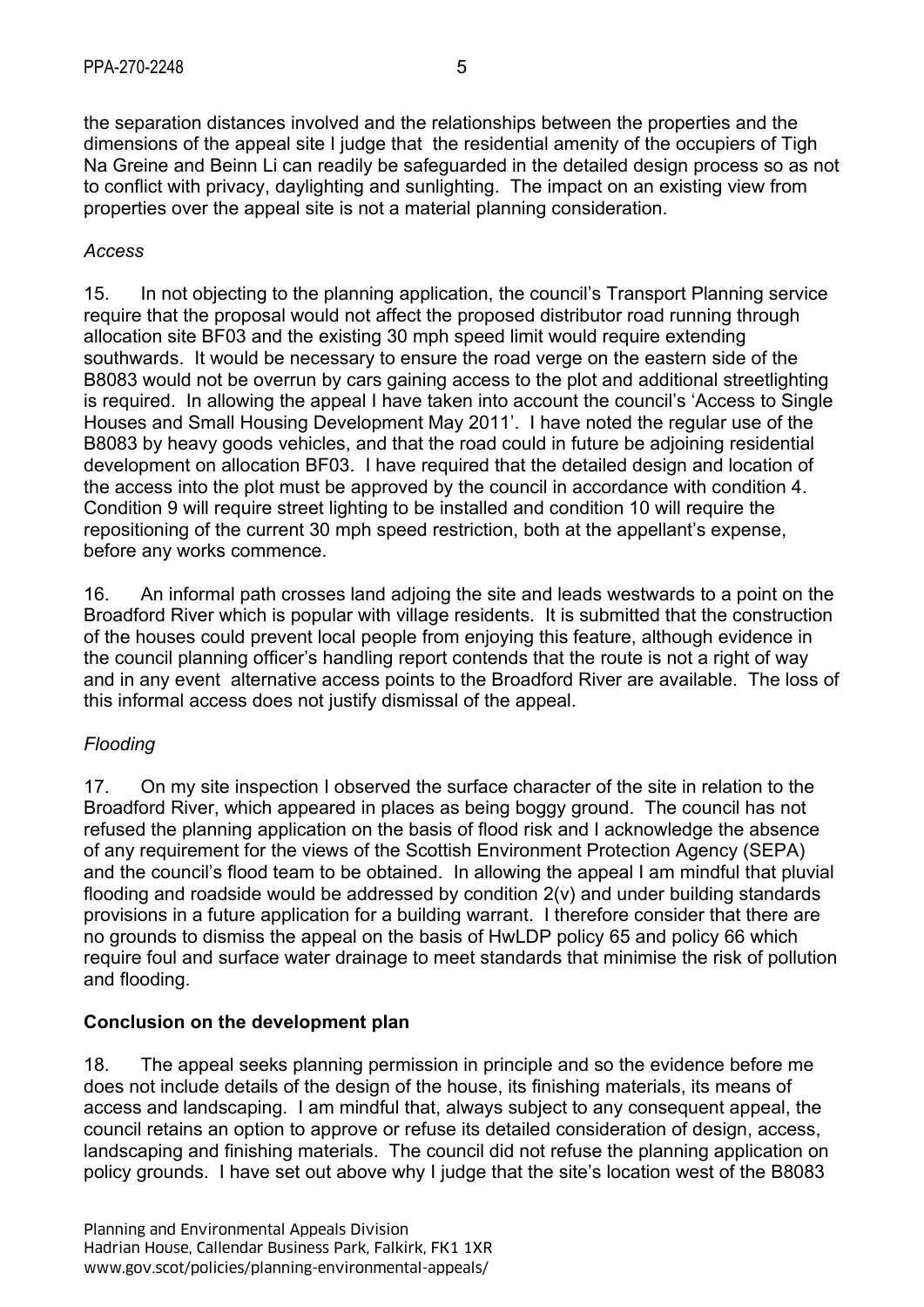accords with HwLDP policy 28 'Sustainable Design', policy 29 'Design Quality and Place Making', policy 36 'Development in the Wider Countryside', and the related 'Supplementary Guidance on Housing in the Countryside: Siting and Design'.

19. I agree with the council that, as reflected in its notice of refusal, there is no tension between the appeal proposal and specific development plan policies. I am mindful of both WestPlan's definition of a "long term housing site" and the uncertainty surrounding the timing of the implementation of allocation BF03 being brought forward by developers. As such the absence of any proposals for housing development on allocated site BF03 currently being advanced by a developer is not unexpected. That date cannot be preempted by the planning system. It is against this background that I judge that the proposal is acceptable, despite in other circumstances it could otherwise be tantamount to linear roadside development in the wider countryside outwith Broadford.

## **Material considerations**

## *Draft Supplementary Guidance*

20. In support of its decision to refuse planning permission in principle the council submits that its draft 'Housing in the Countryside Supplementary Guidance' that is dated September 2020, once adopted, would replace and update that currently forming part of the development plan. The draft recognises that siting and design matters, including linear development along rural roads near settlements, could give rise to unacceptable design. Specifically unplanned development along a roadside, unrelated to land use or to a traditional township pattern is not supported in the emerging guidance. I have set out above how, in my determination of the appeal, I have attached considerable weight to WestPlan housing allocation BF03. The long term development of that allocation would offset any challenges of linear road side development as described in the emerging draft policy. As it is in draft form in my determination I can attach only limited weight to the September 2020 guidance.

### *Representations*

21. Some eight objections were received by the council opposing the proposal and parties have augmented their positions following the appeal. I have described above my judgment on matters raised by representees including drainage and flooding, the effects on the natural heritage, road safety and access. The conditions that I set out below prohibit the commencement of development until several detailed matters have been approved by the council. The enforcement of planning conditions is the responsibility of the council, and it is for the person with a legal interest in the land to ensure compliance.

22. Matters raised that bring into question the council's handling of the planning application, and the alleged "misleading" factual content of the appellant's evidence and council planning officer's report to committee, do not lend weight to my determination of the application. Any disagreement with internal council arrangements are for the council to assess. Similarly, comments expressed by third parties that relate to views over the site, land ownership and the appellant's intentions for the site's development do not apply to my consideration of the planning merits of the proposal.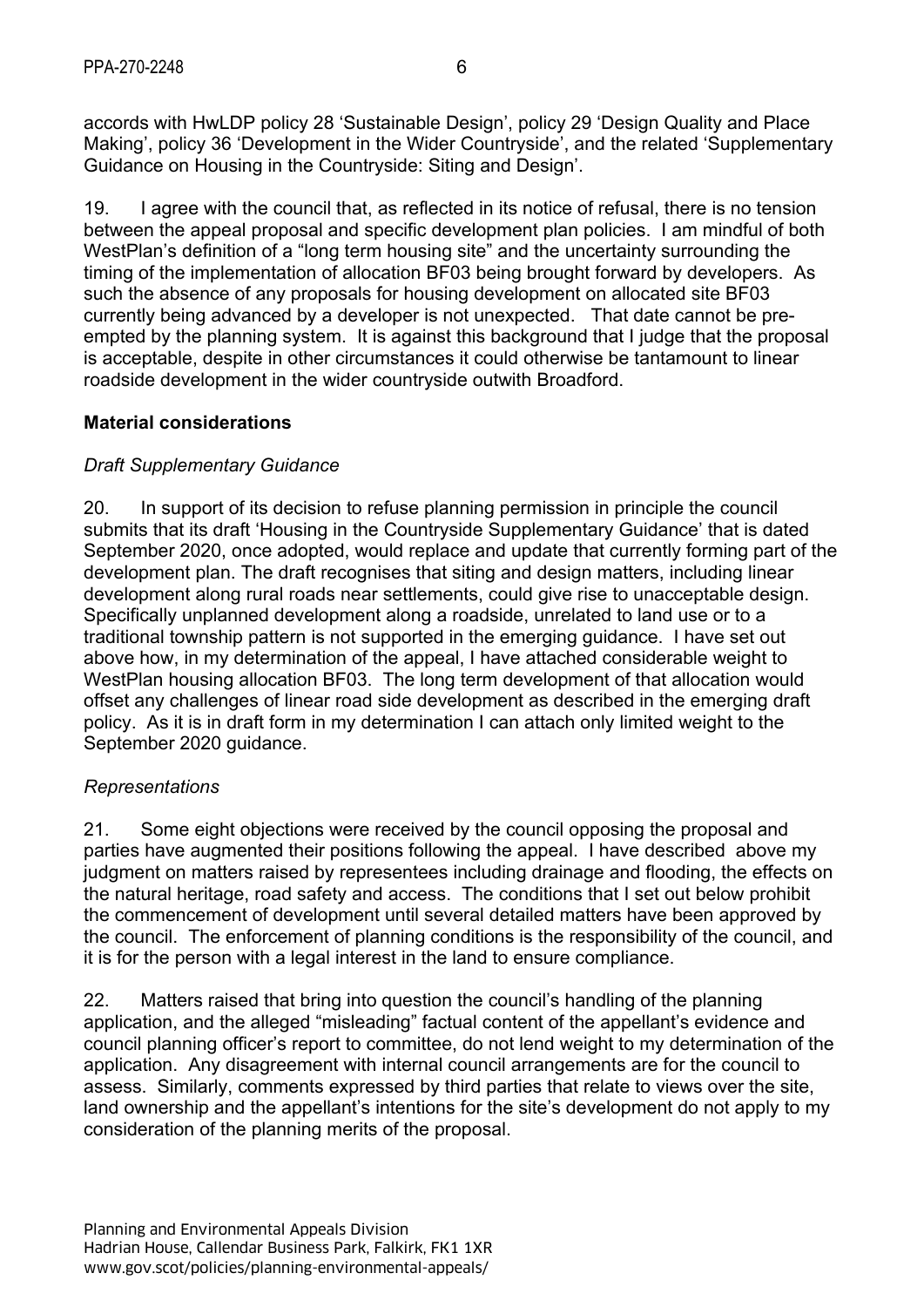## **Overall conclusion**

23. I therefore conclude, for the reasons set out above, that the proposed development accords overall with the relevant provisions of the development plan and that there are no material considerations which would still justify refusing to grant planning permission.I have considered all the other matters raised, but there are none which would lead me to alter my conclusions.

*Chris Norman*  **Reporter** 

### **Schedule of approved plans**

Location Plan 01 REV P2 14.12.2020

Site Layout Plan 10 REV P1 10.12. 2020

General Plan 95 REV P0 22.02.2021

### **Schedule of conditions**

1. Plans and particulars of the matters listed below shall be submitted for consideration by the planning authority, in accordance with the timescales and other limitations in section 59 of the Town and Country Planning (Scotland) Act 1997 (as amended). No work shall begin until the written approval of the authority has been given, and the development shall be carried out in accordance with that approval.

*Reason*: to ensure that the matters referred to are given full consideration and to accord with section 59 of the Town and Country Planning (Scotland) Act 1997, as amended by the Planning etc. (Scotland) Act 2006.)

2. No development shall commence until all of the matters specified below have been approved on application to the planning authority:

 i. a detailed layout of the site of the proposed development (including site levels as existing and proposed);

ii. the design and external appearance of the proposed development;

iii. landscaping proposals for the site of the proposed development (including boundary treatments);

iv. details of access and parking arrangements; and

v. details of the proposed water supply and drainage arrangements;

*Reason*: Planning permission is granted in principle only and these specified matters must be approved prior to development commencing.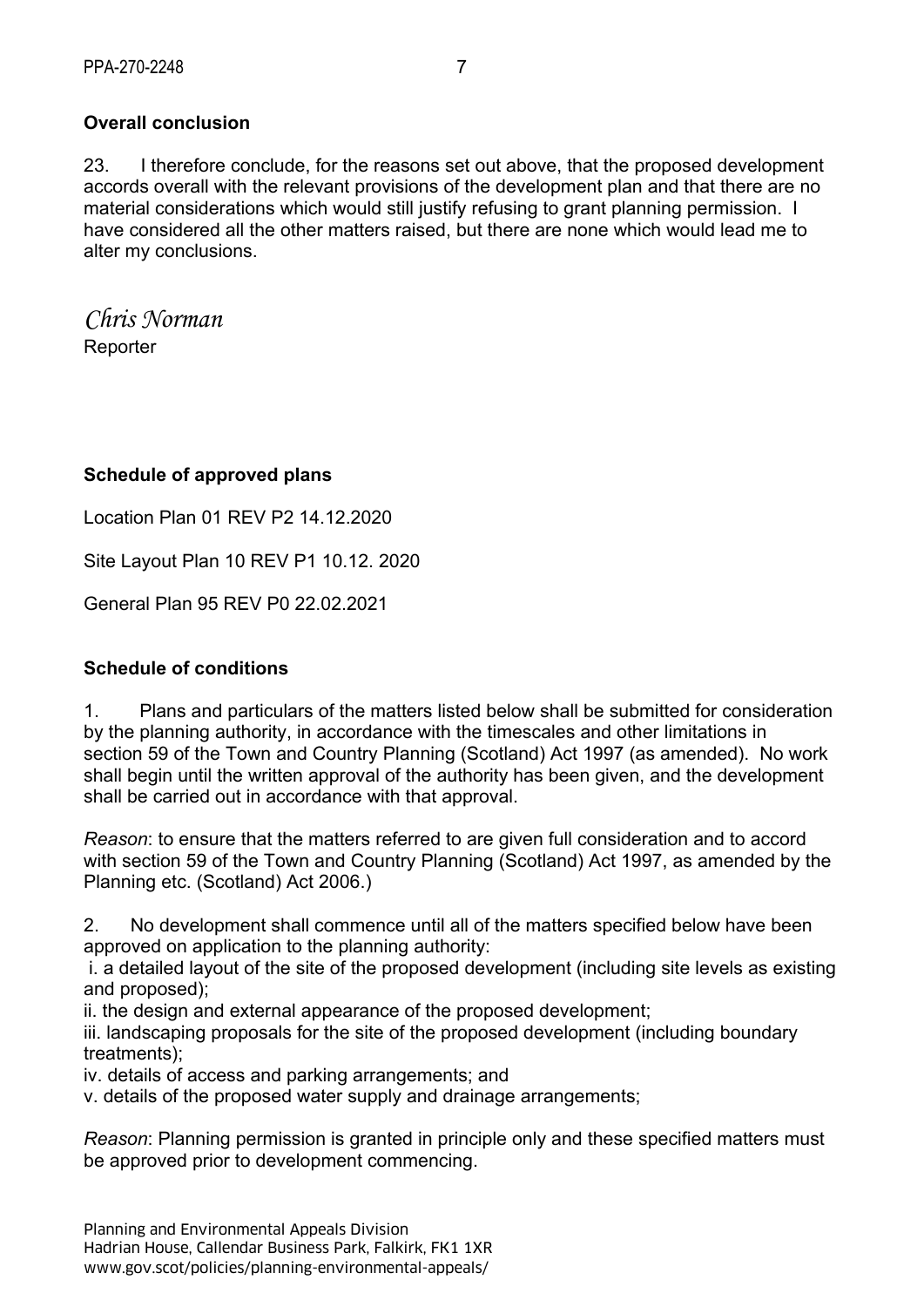3. Any details pursuant to Condition 2 above shall show a development featuring the following elements:

i. a detailed layout of the site of the proposed development (including site levels as existing and proposed);

ii. walls finished predominantly in a white/off-white wet-dash render/smooth coursed cement render/natural stone;

- iii. a roof covering of natural slate;
- iv. single storey or 1½ storeys in height;

v. windows with a strong vertical emphasis.

vi. a roof symmetrically pitched of not less than 35° and not greater than 45°; and

vii. predominantly rectangular in shape with traditional gable ends.

*Reason*: Planning permission is granted in principle only and these specified matters must be approved prior to development commencing.

4. No other development shall commence until the site access has been constructed in accordance with The Highland Council's 'Access to Single Houses and Small Housing Developments' guidelines and the Access Schedule of 22 March 2021 with: i. the junction formed to comply with drawing ref. SDB1; and

ii. visibility splays of 2.4m x 90m (the X dimension and Y dimension respectively) in each direction formed from the centre line of the junction. Within the stated visibility splays, at no time shall anything obscure visibility between a driver's eye height of 1.05m positioned at the X dimension and an object height of 0.60m anywhere along the Y dimension.

*Reason*: To ensure that an adequate level of access is timeously provided for the development; in the interests of road safety and amenity.

5. Any details pursuant to condition 2 above shall show car parking spaces provided within the curtilage of the dwellinghouse and formed in accordance with The Highland Council's 'Access to Single Houses and Small Developments' prior to first occupation, and thereafter being maintained for this use in perpetuity. Provision, which shall exclude garages, shall be as follows:

i. Two spaces per 1 to 3 bedrooms;

ii. Three spaces per 4 to 5 bedrooms; and

iii. Four spaces per 6 or more bedrooms.

*Reason*: In order to ensure that the level of off-street parking is adequate.

6. No development shall commence until a full specification of the footpath as shown on drawing 2020 DR 02 95 P0 has been submitted to and approved in writing by the planning authority, in consultation with the roads authority. Thereafter, and prior to the first occupation of the development hereby approved, the footpath shall be constructed in accordance with the agreed details across the full frontage of the site and as far to the north as necessary to create a physical continuation of the existing footpath. The footpath shall be retained for public use in perpetuity.

*Reason*: To enable pedestrians to keep out with the public road and the path of oncoming traffic; in the interests of road safety.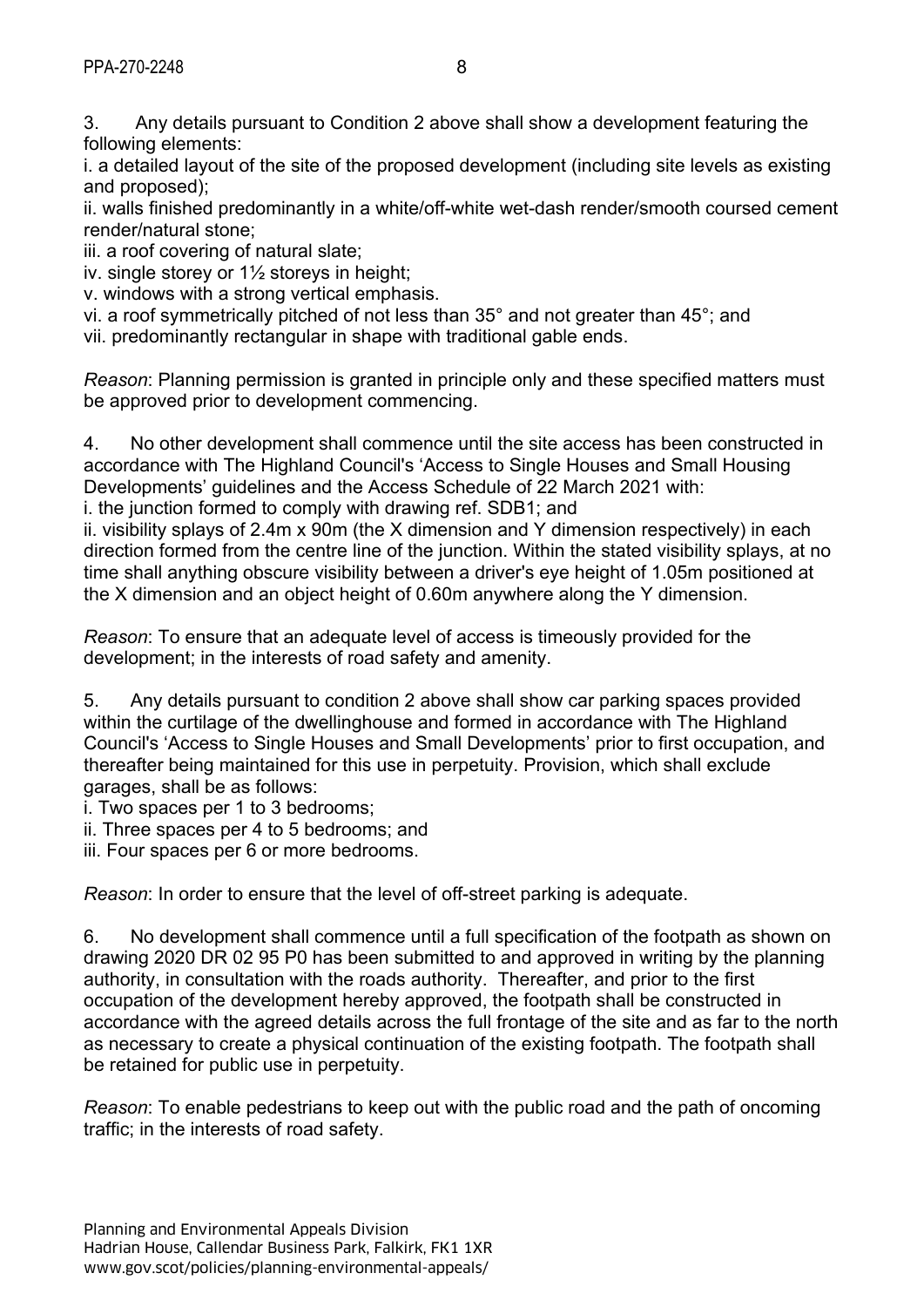7. No development shall commence until details of a scheme of hard and soft landscaping works have been submitted to, and approved in writing by, the planning authority. Details of the scheme shall include:

i. All earthworks and existing and finished ground levels in relation to an identified fixed datum point;

ii. A plan showing existing landscaping features and vegetation to be retained;

iii. The location and design, including materials, of any existing or proposed walls, fences and gates:

iv. All soft landscaping and planting works, including plans and schedules showing the location, species and size of each individual tree and/or shrub and planting densities; and v. A programme for preparation, completion and subsequent on-going maintenance and protection of all landscaping works.

Landscaping works shall be carried out in accordance with the approved scheme. All planting, seeding or turfing as may be comprised in the approved details shall be carried out in the first planting and seeding seasons following the commencement of development, unless otherwise stated in the approved scheme. Any trees or plants which within a period of five years from the completion of the development die, for whatever reason are removed or damaged shall be replaced in the next planting season with others of the same size and species.

*Reason*: In order to ensure that a high standard of landscaping is achieved, appropriate to the location of the site.

8. The hedgerow running along the eastern boundary to the site shall not be altered, trimmed or removed during the months of March to August inclusive.

*Reason*: In order to protect the nesting habitat of birds

9. Prior to first occupation of the house hereby approved, the street lighting as shown on approved plan 2020 DR 02 95 P0 shall be erected and made operational.

*Reason*: In the interests of road safety

10. No development shall commence until a Traffic Order has been made which will extend the 30mph speed limit from its current position to the new location shown on approved plan 2020 DR 02 95 P0. The signage for the new limit shall be provided at the expense of the developer.

*Reason*: The development would not be acceptable without the extension of the 30mph speed limit as there would be a danger to road traffic as a result of the intensification of use due to the development.

11. No development or work (including site clearance) shall commence until proposals for an archaeological watching brief to be carried out during site clearance and excavation works, has been submitted to, and approved in writing by, the planning authority. Thereafter, the watching brief shall be implemented as approved.

*Reason*: In order to protect the archaeological and historic interest of the site.